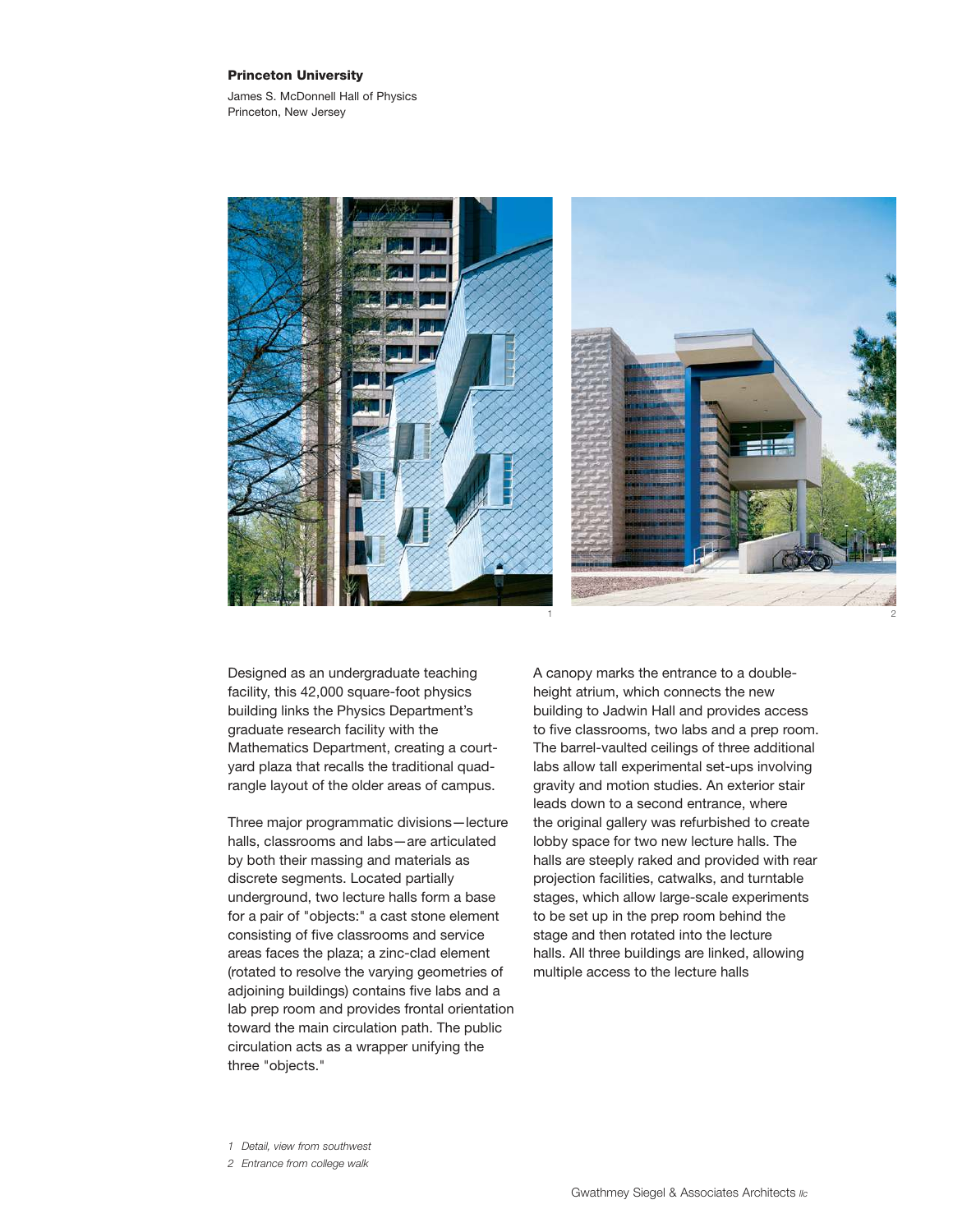

*View from southwest*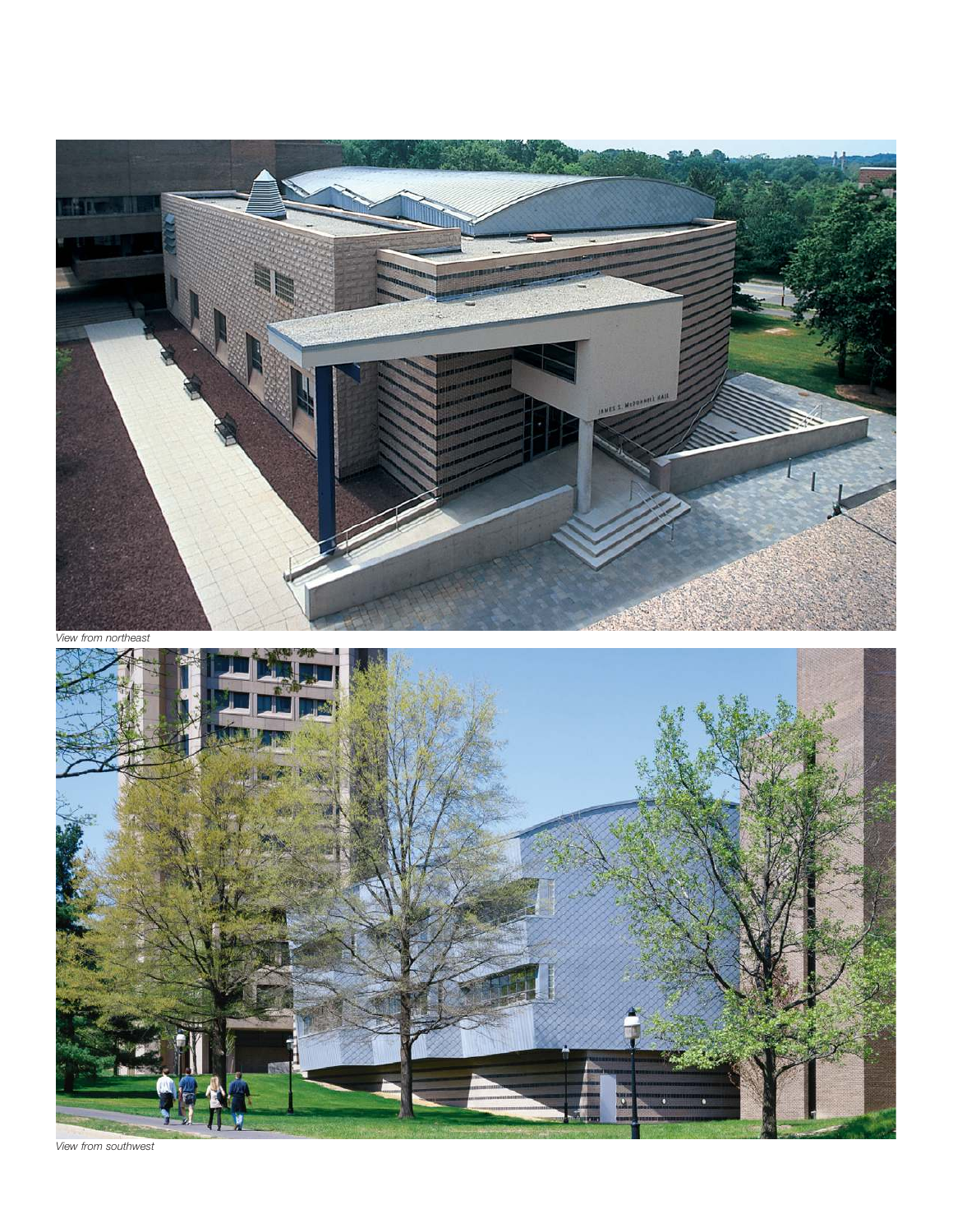## Princeton University

James S. McDonnell Hall of Physics







*Lecture hall with rear projection facilities and turntable stage*